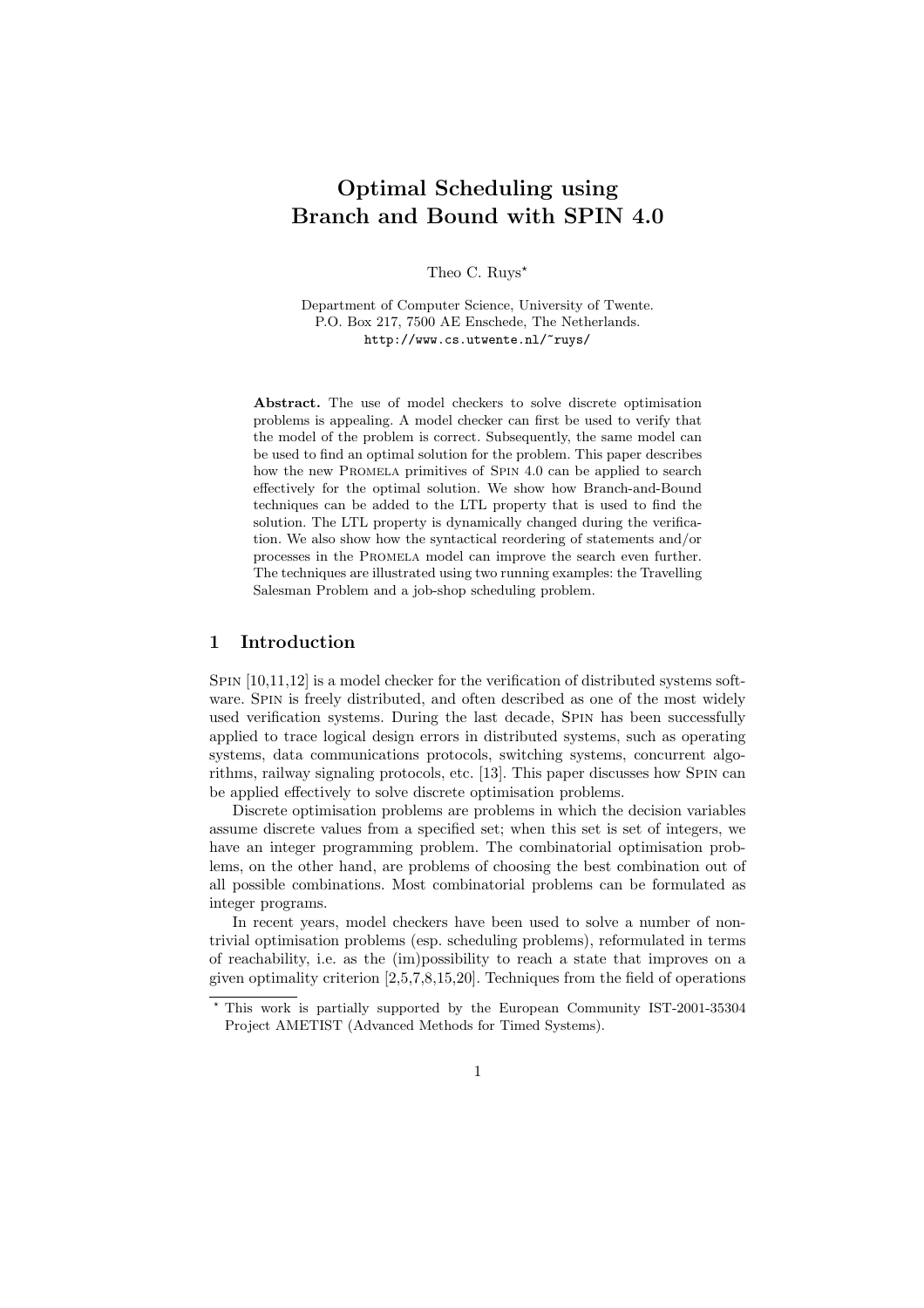research  $[22]$  – e.g. Branch-and-Bound  $[3]$  techniques – are being applied to prune parts of the search tree that are guaranteed not to contain optimal solutions. Model checking algorithms have been extended with optimality criteria which provided a basis for the guided exploration of state spaces [2,15].

Though Spin has been used to solve optimisation problems (i.e. scheduling problems [5,20]), the procedures used were not very efficient and the state spaces were not pruned in any way.

This paper shows how the new version of Spin can be used to effectively solve discrete optimisation problems, especially integer program problems. We show how Branch-and-Bound techniques can be added to both the PROMELA model and – even more effectively – to the property  $\phi$  that is being verified with SPIN. To improve efficiency we let the property  $\phi$  dynamically change during the verification. We also show how the Promela model can be reordered syntactically to guide the exploration of the state space.

The paper tries to retain the tutorial style of presentation of [18,19] to make the techniques easy to adopt by intermediate Spin users. The techniques are explained by means of running examples of two classes of optimisation problems. The effectiveness of the techniques are illustrated by some experiments.

The paper is structured is as follows. In Section 2 we introduce the Travelling Salesman Problem and show how Spin can be used to find the optimal solution for this problem. Section 3 briefly describes the new primitives of Spin 4.0. In section 4 we show how the new primitives can be used to solve a TSP more effectively. In section 5 we apply the same techniques to a job-shop scheduling problems and show how Branch-and-Bound techniques can elegantly be isolated in the property which is being verified. The paper is concluded in Section 6.

Experiments All verification experiments for this paper were run on a Dell Inspiron 4100 Laptop computer driven by a Pentium III Mobile/1Ghz with 384Mb of main memory. For all pan verification runs we limited the memory to 256Mb though. The experiments were carried out under Windows 2000 Professional and Cygwin 1.3.6; the pan verifiers were compiled using gcc version 2.95.3-5. For our experiments we used Spin version 4.0 (experimental, version: 8 Dec 2002). To compile the pan verifiers, we used the following options for gcc:

GCC\_SAFETY="-w -D\_POSIX\_SOURCE -DMEMLIM=256 -DSAFETY -DNOCLAIM -DXUSAFE -DNOFAIR" GCC\_CLAIM="-w -D\_POSIX\_SOURCE -DMEMLIM=256 -DXUSAFE -DNOFAIR"

We executed the pan verifiers with the following directives:

PAN\_SAFETY="-m1000 -w20 -c1" PAN\_CLAIM="-m1000 -w20 -a -c1"

The SAFETY-options relate to verifying safety properties and the CLAIM-options relate to verifying liveness properties (e.g. involving a LTL property).

# 2 TSP with plain Spin

The Traveling Salesman Problem (TSP) [16,17] is a well known optimisation problem from the area of operations research [22]. In a TSP, n points (cities) are given, and every pair of cities i and j is separated by a distance (or cost)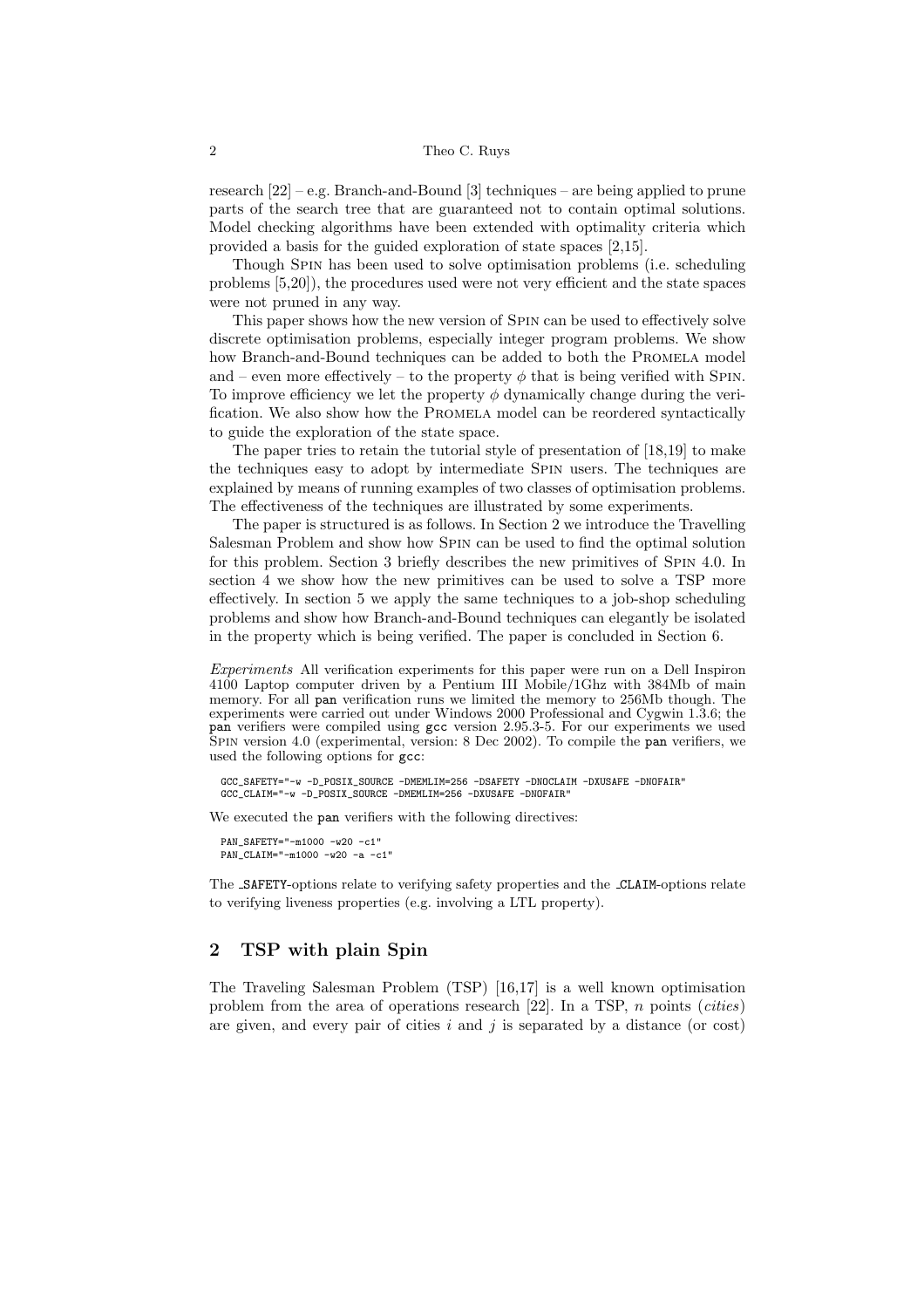

Fig. 1. Graph and matrix representation of the  $4 \times 4$  example TSP.

 $c_{ij}$ . The problem is to connect the cities with the shortest closed tour, passing through each city exactly once. The TSP is NP-complete. A specific TSP can be specified by a distance (or cost) matrix. An entry  $c_{ij}$  in row i and column  $j$  specifies the cost of travelling from city  $i$  to city  $j$ . The entries could be the Euclidean distances between cities in a plane, or simply costs – making the problem non-Euclidean. Extensive research has been devoted to heuristics for the Euclidean TSP (see e.g. [17]). Construction heuristics for the non-Euclidean TSP are much less investigated. This paper considers non-Euclidean TSPs only.

Modelling a TSP in Promela is straightforward. To illustrate the idea we develop a Promela model for the sample TSP of Fig. 1. Fig. 1 shows both a graph- and matrix-representation of a  $4 \times 4$  TSP. The salesman itself is then modelled by a single process  $TSP$ . For each place i that the man has to visit, there is a label  $Pi$  in the process  $TSP$ . The salesman starts at label  $PO$ . From each label Pi the salesman can (non-deterministically) go to any label Pj that has not been visited yet. A bit-array visited is used to keep track of the places that have already been visited.<sup>1</sup> If, after reaching place  $Pi_i$ , it turns out that all places have been visited, the salesman has to go back to place P0. To keep track of the travelling costs, a variable cost is used. This variable is initialised on 0. When we move from place Pi to Pj, this variable is updated with the cost  $c_{ij}$  from the cost-matrix of Fig. 1. Fig. 2 shows the Promela model of the TSP of Fig. 1.

Now that we have a Promela model of the TSP, we want to use Spin to find the optimal route of the TSP. Fig. 3 shows a general procedure for finding an optimal solution for an optimisation problem using a model checker. The algorithm has been used in [5,20]. The algorithm iteratively verifies whether 'the cost will *eventually* be greater than  $min$ <sup>2</sup>. Each time this property is violated, SPIN has found a path leading to a final state for which the cost is less than  $min$ . For each error Spin generates an error trail which corresponds with the better route. As the number of possible routes is finite, at a certain point Spin will not find a route for which the cost is less than the min found so far. Consequently,

<sup>&</sup>lt;sup>1</sup> In this example we use PROMELA's built-in support for bit-arrays. In our experiments, however, we used the bit-vector library as discussed in [18], as these bitvectors do not only occupy less space in the state vector, the manipulation of the vectors is also slightly faster.

 $^{\rm 2}$  Note that the LTL property itself is translated to a never-claim in the PROMELA model.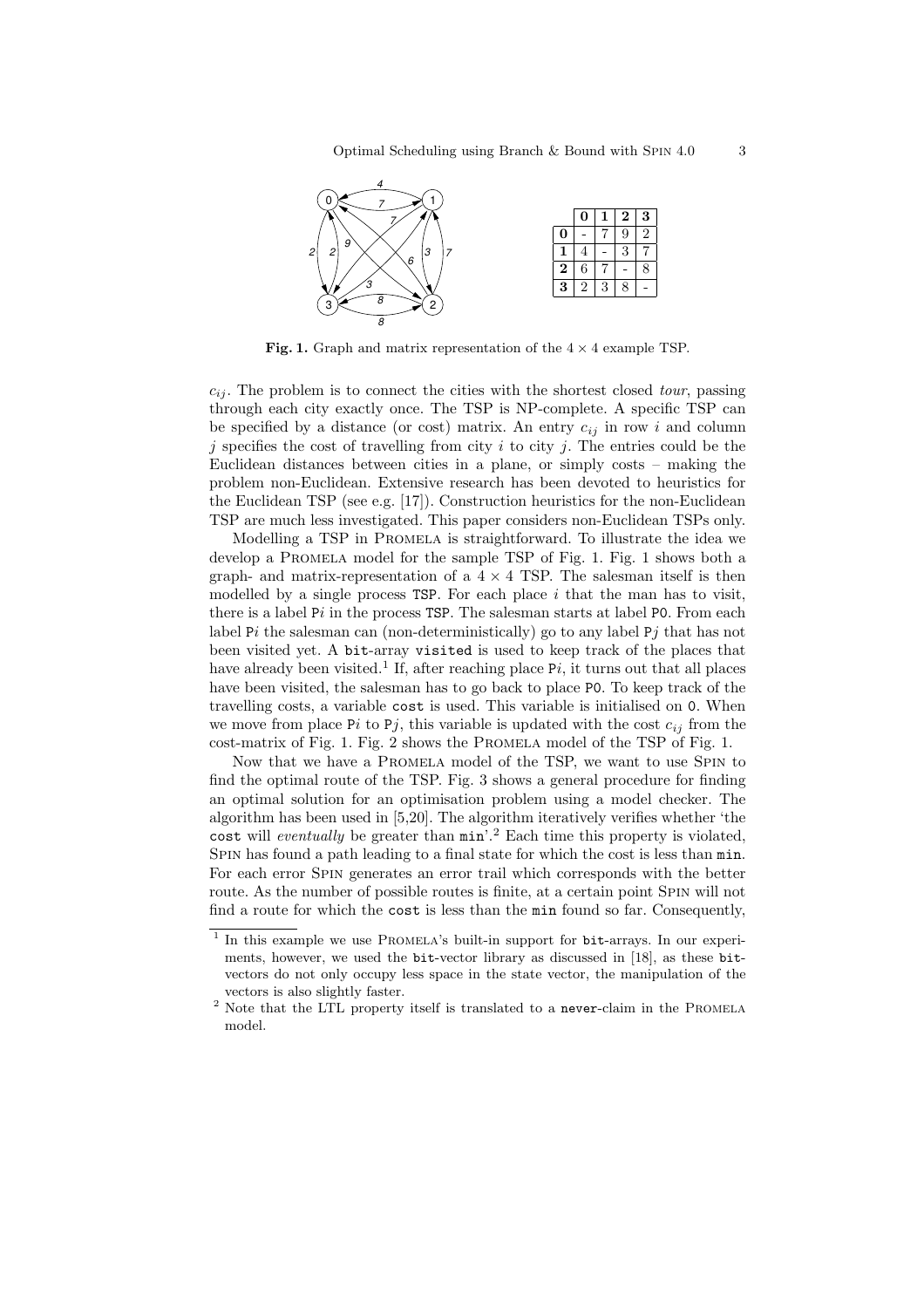4 Theo C. Ruys

```
bit visited[3];
int cost;
active proctype TSP()
{
P0: atomic {
          if
          :: !visited[1] -> cost = cost + 7 ; goto P1
          :: !visited[2] -> cost = cost + 9 ; goto P2
:: !visited[3] -> cost = cost + 2 ; goto P3
          fi ;
     }
P1: atomic {
          visited[1] = 1;
          if
          :: !visited[2] -> cost = cost + 3 ; goto P2
:: !visited[3] -> cost = cost + 7 ; goto P3
          \therefore else \rightarrow cost = cost + 4 ; goto end
         fi ;
     }
P2: atomic {
          visted[2] = 1;if
          :: !visited[1] -> cost = cost + 7 ; goto P1
          :: !visited[3] -> cost = cost + 8 ; goto P3
          \therefore else \rightarrow cost = cost + 6 ; goto end
          fi ;
     }
P3: atomic {
          visted[3] = 1;if
          :: !visited[1] -> cost = cost + 3 ; goto P1
          :: !visited[2] -> cost = cost + 8 ; goto P2
:: else -> cost = cost + 2 ; goto end
          fi ;
     }
end:
}
```
Fig. 2. PROMELA model of a sample TSP with dimension 4.

the error trace which was generated last (corresponding with this optimal min) is the optimal route.

This approach works, but is (highly) inefficient: the complete state space already contains the most optimal solution. After a single run over the state space one should be able to report on the optimal solution. The problem, however, is that we cannot compare information (e.g. the cost) obtained via different execution paths in standard Spin. This is inherent to the application of model checkers as a black box for solving optimisation problems.

## 3 Spin version 4.0

SPIN version 4.0  $[10]$  – available from  $[11]$  – supports the inclusion of embedded C code into Promela models through five new primitives:

 $\blacksquare$  c\_decl: to introduce C types that can be used in the PROMELA model;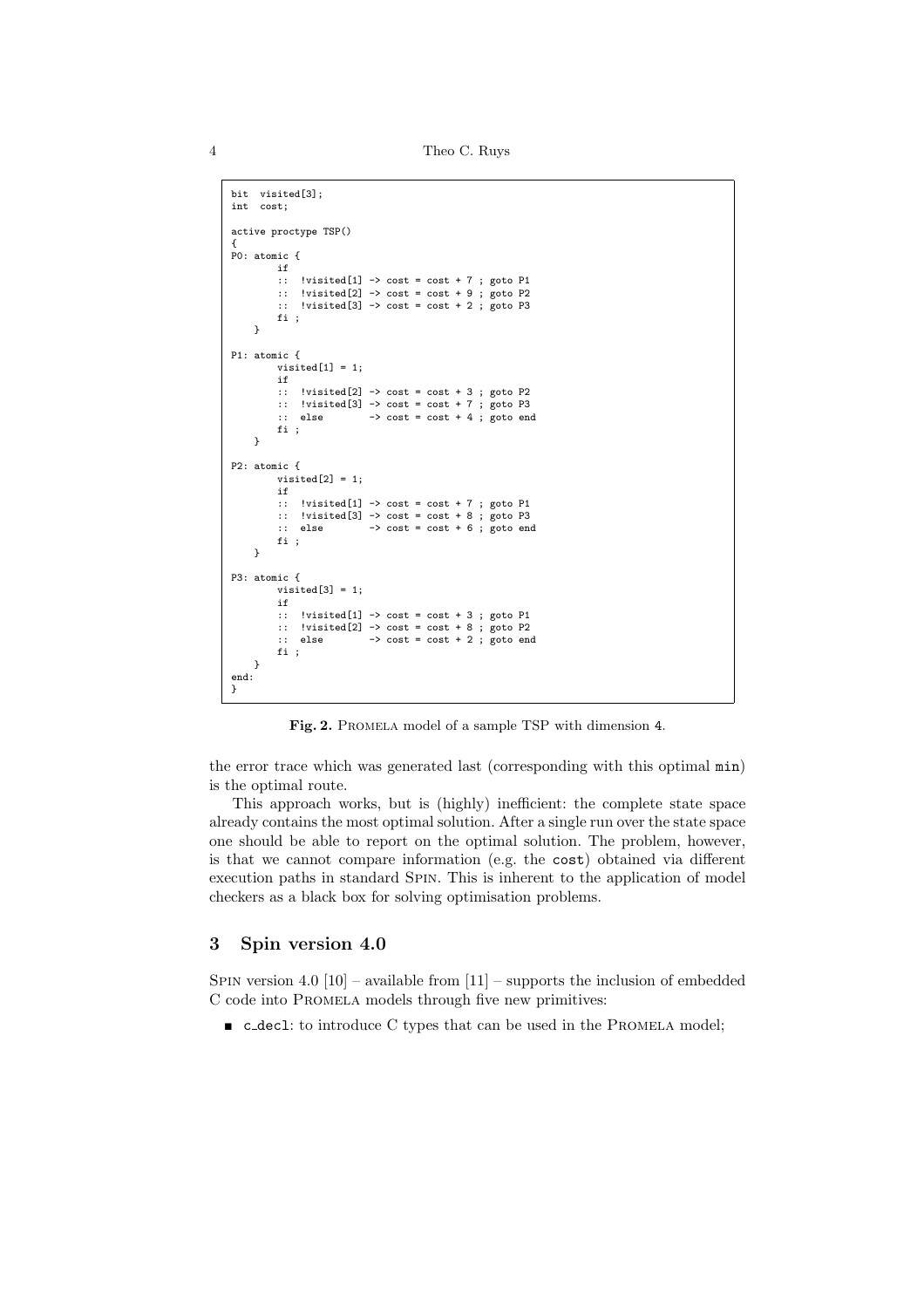```
input: PROMELA model M with cost added to the states.
     output: the optimal solution min for the optimisation problem of M.
1 min ← (worst case) maximum cost
2 do
3 use SPIN to check M \models \Diamond(\textsf{cost} > \texttt{min})4 if (error found)
5 then min \leftarrow cost6 while (error found)
```
Fig. 3. Algorithm to find the optimal solution for an optimisation problem using Spin.

- c state: to add new C variables to the Promela model. Such new variables can have three possible scopes:
	- global to the Promela model;
	- local to one of the processes in the model; or
	- $-$  hidden, which means that the variable will not end up in the state vector, but can be accessed in c\_expr or c\_code fragments.
- c\_expr: to evaluate a C expression whose return value can be used in the PROMELA model (e.g. as a guard);
- c code: to add arbitrary C code fragments as an atomic statement to the PROMELA model. For example, the c\_code primitive enables to include useful printf-statements in the verifier for debugging purposes.
- **c** track: to include (external) memory into the state vector.

The purpose of the new primitives is to provide support for automatic model extraction from C code. And although "it is not the intent of these extensions to be used in manually constructed models" [10], the extensions are helpful for storing and accessing global information of the verification process.

Within c\_expr of c\_code fragments one can access the global and local variables of the currrent state through the global C variable now of type State. The global variables of the Promela model are fields in a State. For example, if the Promela model has a global variable cost, the value of this variable in the current state can be accessed using now.cost.

As of version 4.0, the pan-verifier generated by SPIN also contains a guided simulation mode. It is no longer needed to replay error trails with Spin.

For more details on the new features of Spin 4.0 the reader is deferred to [10]. In the rest of this paper we will only use the primitives c\_state, c\_expr and c\_code.

## 4 TSP with Branch-and-Bound

In this section, we will discuss how the new C primitives of SPIN 4.0 can be used to compute the optimal solution of a TSP more efficiently. We show how Spin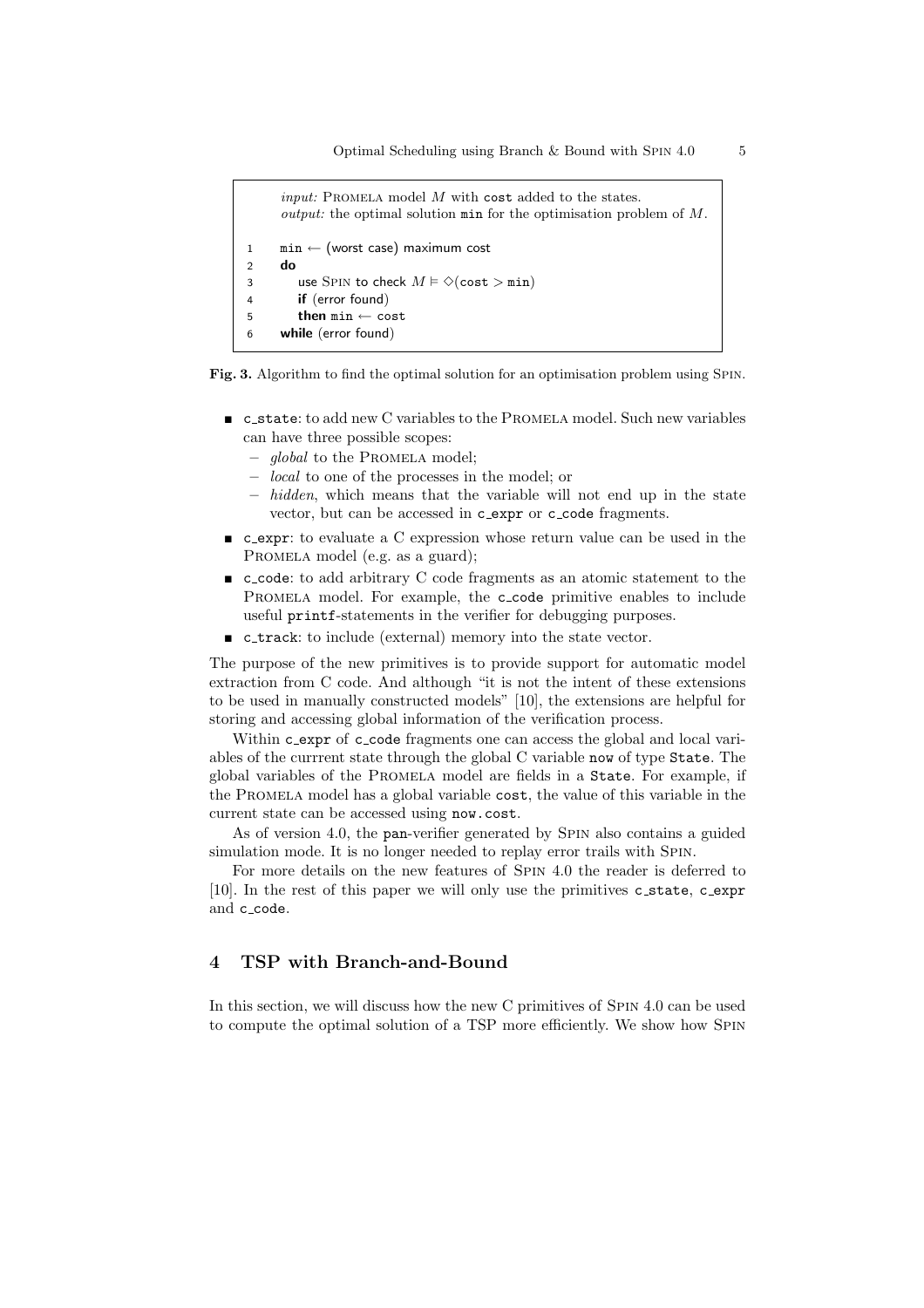can be used to obtain the optimal solution in a single verification run. Branchand-Bound techniques can be used to prune the search tree. We also show how heuristics can be used to further improve the search.<sup>3</sup>

SPIN 4.0 allows us to add *hidden* c\_state variables to the pan verifier within the Promela model. Consequently, while exploring the state space, each time SPIN finds a better solution it can save this solution in such a *hidden* variable. To get the best route for our TSP problem with Spin 4.0, the TSP model has to be altered in the following ways:

1. Add a hidden, global variable best cost to the Promela model and consequently to the pan verifier.

c\_state "int best\_cost" "Hidden"

Due to the scope "Hidden", the variable best cost will not be stored in the state vector and will be global to all execution runs.

2. Initialise the variable best cost at the start of the verification – using a c code fragment – on MAX COST, where MAX COST is a worst-case estimate of the cost of a schedule: for all schedules the total cost will be lower than MAX COST.

```
#define MAX_COST 1000
init {
    c code \{ best cost = MAX COST; \};
    ...
}
```
3. Whenever a new solution is found (i.e. when the label end is reached), the cost for that new route is compared with the best cost sofar. If cost is smaller, we have found a better solution, so the variable best cost is updated and the trace is saved:

```
...
end:
    c_code {
        if (now.cost < best_cost) {
            best_cost = now.cost;
            printf("\n> best cost sofar: %d ", best_cost);
            putrail();
            Nr_Trails--;
        }
    }
```
The function putrail saves the trace to the current state (i.e. it writes the states in the current DFS stack to a trail-file). The statement Nr Trails- makes sure that a subsequent call of putrail will overwrite a previous (less optimal) trail.

<sup>&</sup>lt;sup>3</sup> In this paper we only apply heuristics on the PROMELA level. Edelkamp et. al. [6] use a more powerful approach in HSF-Spin, where heuristics are applied in the internals of Spin.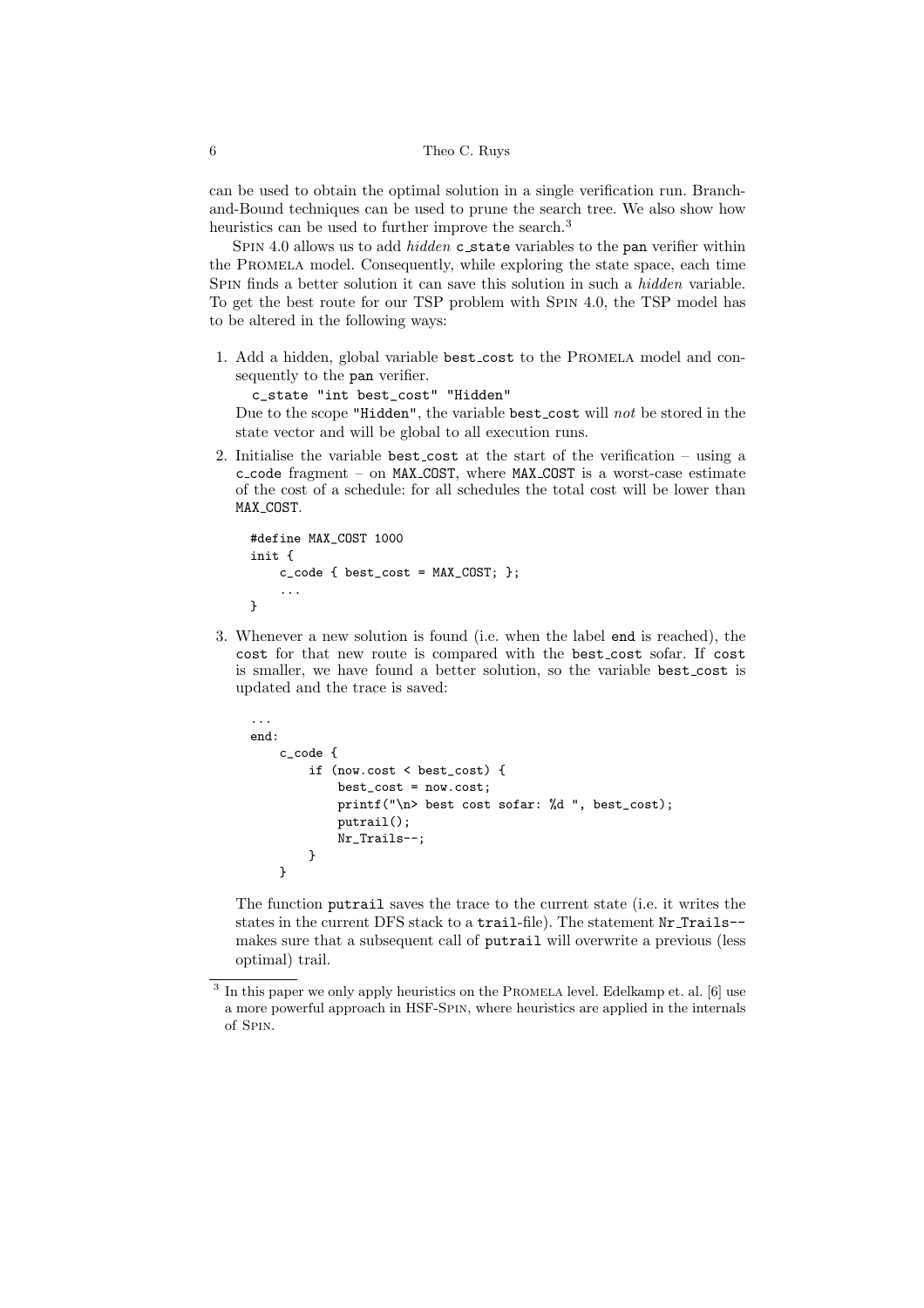Branch-and-Bound in the model. Branch-and-Bound [3,22] is an approach developed for solving discrete and combinatorial optimisation problems. The essence of the Branch-and-Bound approach is the following:

- Enumerate all possible solutions and represent these solutions in an enumeration tree. The leaves are end-points of possible solutions and a path from the start node to a leaf represents a solution.
- While building the tree (i.e. the state space), we can stop considering descendents of an interior node, if it is certain that all paths via this node will (i) either lead to an invalid solution or (ii) will have higher costs than the best path found so far.

The Branch-and-Bound approach is not a heuristic or approximating procedure, but it is an exact, optimising procedure that finds an optimal solution.

In our Promela model of the TSP problem, the Branch-and-Bound approach can be applied to 'prune' the state space. If in a place Pi the current cost is already higher than the best cost so far (i.e best cost), it is not useful to continue searching. So at the beginning of every place  $Pi$  of our model we add the following c expr:

IF c\_expr { now.cost > best\_cost } -> goto end FI ;

Branch-and-Bound in the property. Recall the original idea of the algorithm of Fig. 3 which iteratively checks  $\Diamond$ (cost  $>$  min) to find an optimal solution. Although inefficient, due to Spins on-the-fly model checking algorithm, for each subsequent iteration, less of the state space will be checked. For each execution path, Spin will stop searching as soon as it finds a state for which cost > min holds. Furthermore, Spin will exit with an error as soon as it finds an execution path for which the final cost is lower than min. So, in a way, SPIN's on-the-fly verification algorithm already performs some Branch-and-Bound functionality by default.

Using the possibilities of SPIN 4.0, we can improve the verification of the  $\diamond$ property by replacing min with the hidden global variable best cost. We define the following macro using a c expr statement:

#define higher\_cost (c\_expr { now.cost >= best\_cost })

and we check  $\Diamond$ higher cost. In doing so – as the variable best cost is changed during the verification – the property that is being checked is dynamically changed during the verification!

Nearest Neighbour Heuristic. When using Branch-and-Bound methods to solve TSPs with many cities, large amounts of computer time may be required. For this reason, heuristics, which quickly lead to a good (but not necessarily optimal) solution to a TSP, are often used. One of such heuristics is the "Nearest Neighbour Heuristic" (NN-heuristic) [22]. To apply the NN-heuristic, the salesman begins at any city and then visits the nearest city. Then the salesman goes to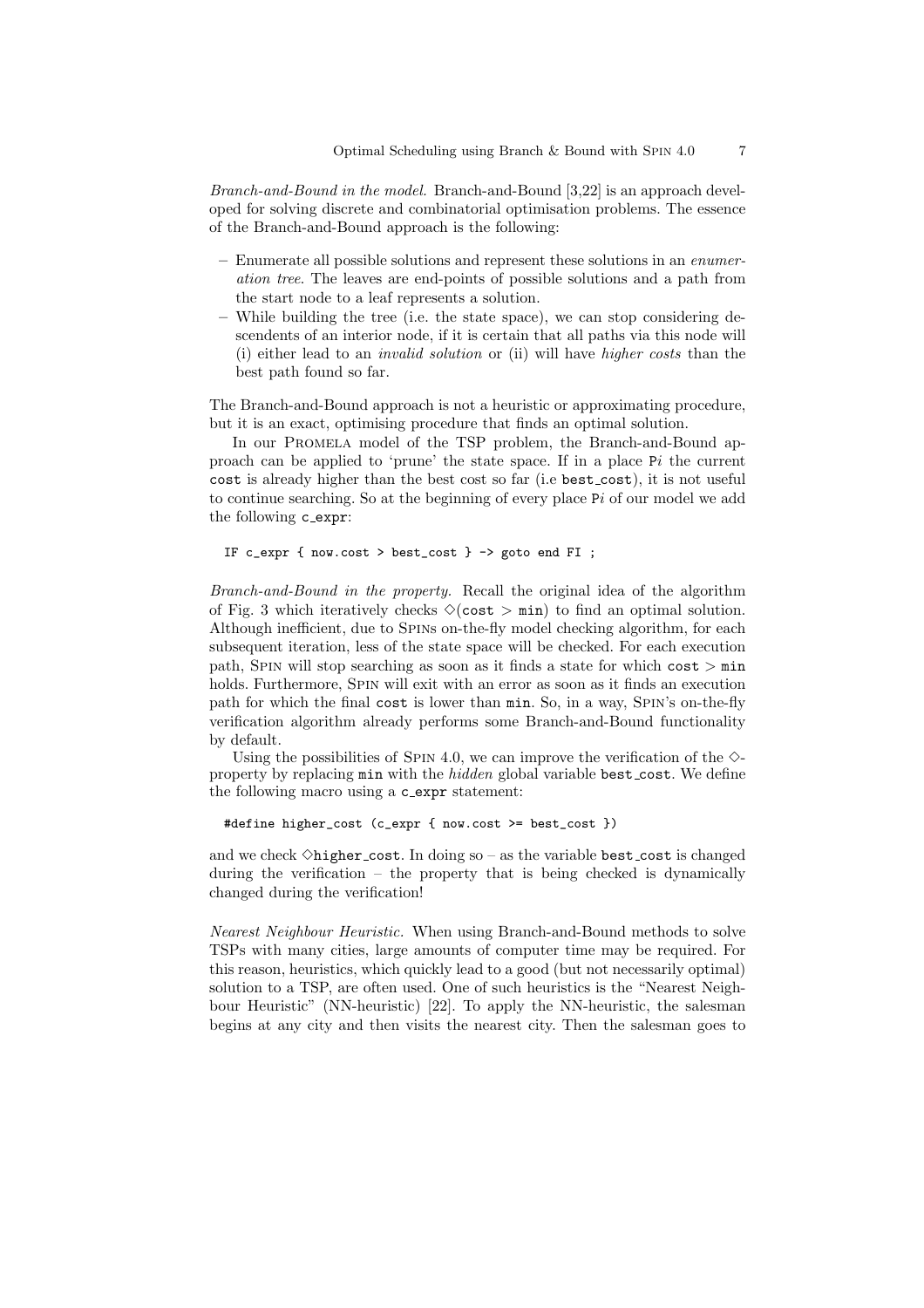```
8 Theo C. Ruys
```

```
1 procedure dfs(s: state)
2 if error(s) then report error fi
3 add s to Statespace
4 foreach successor t of s do
5 if t not in Statespace then dfs(t) fi
6 od
7 end dfs
```
Fig. 4. Basic depth-first search algorithm [14].

the unvisited city closest to the city it has most recently visited. The salesman continues in this fashion until a tour is obtained.

In order to apply the NN-heuristic to Spin we must control the order in which neighbour places are selected. In order words, we must control the order of successor states in the state space exploration algorithm of Spin. The algorithm of Fig. 4 from [14] shows a basic depth-first search algorithm which generates and examines every global state that is reachable from a given initial state. Although Spin uses a slightly different (nested) depth-first search algorithm, for the discussion here, Fig 4 suffices.

There is only one place in the algorithm where we can influence SPIN's depthfirst search: line 4, where the algorithm iterates over the successor states of state s. Spin always uses the same well-defined routine to order the list of successors. This list is ordered as follows:

- $-$  *Processes.* SPIN arranges the processes in *reverse* order of creation (i.e. stack order). That is, the process with the highest process id (pid) will be selected first.
- Statements. Within each process, SPIN considers all possible executable statements. For a statement without guards, there is at most one successor. For an if or a do statement, the list of possible successors is the (possible empty) list of executable guards in the same order as they appear in the PROMELA model.

As the Promela processes can be created in any order and we are also free to order the guards within if and do clauses, we now have limited control over SPIN's search algorithm from within the PROMELA model.

Fortunately, the control over the order of the guards within if-clauses is enough to apply the NN-heuristic to Spin. To make sure that in every place Pi, SPIN will first consider the place Pj for which the cost  $c_{ij}$  is the lowest, the guards of all if-clauses are sorted on the cost  $c_{ij}$ , such that the guard with the lowest cost  $c_{ij}$  is at the top and the highest cost is at the bottom.

Experimental results. To compare the different approaches w.r.t. the TSP, we have carried out some experiments with some randomly generated TSPs. The original approach which lets SPIN iteratively check  $M \vDash \Diamond(\text{cost} > \text{min})$  was left out of the experiments for obvious reasons. Table 1 lists the results of the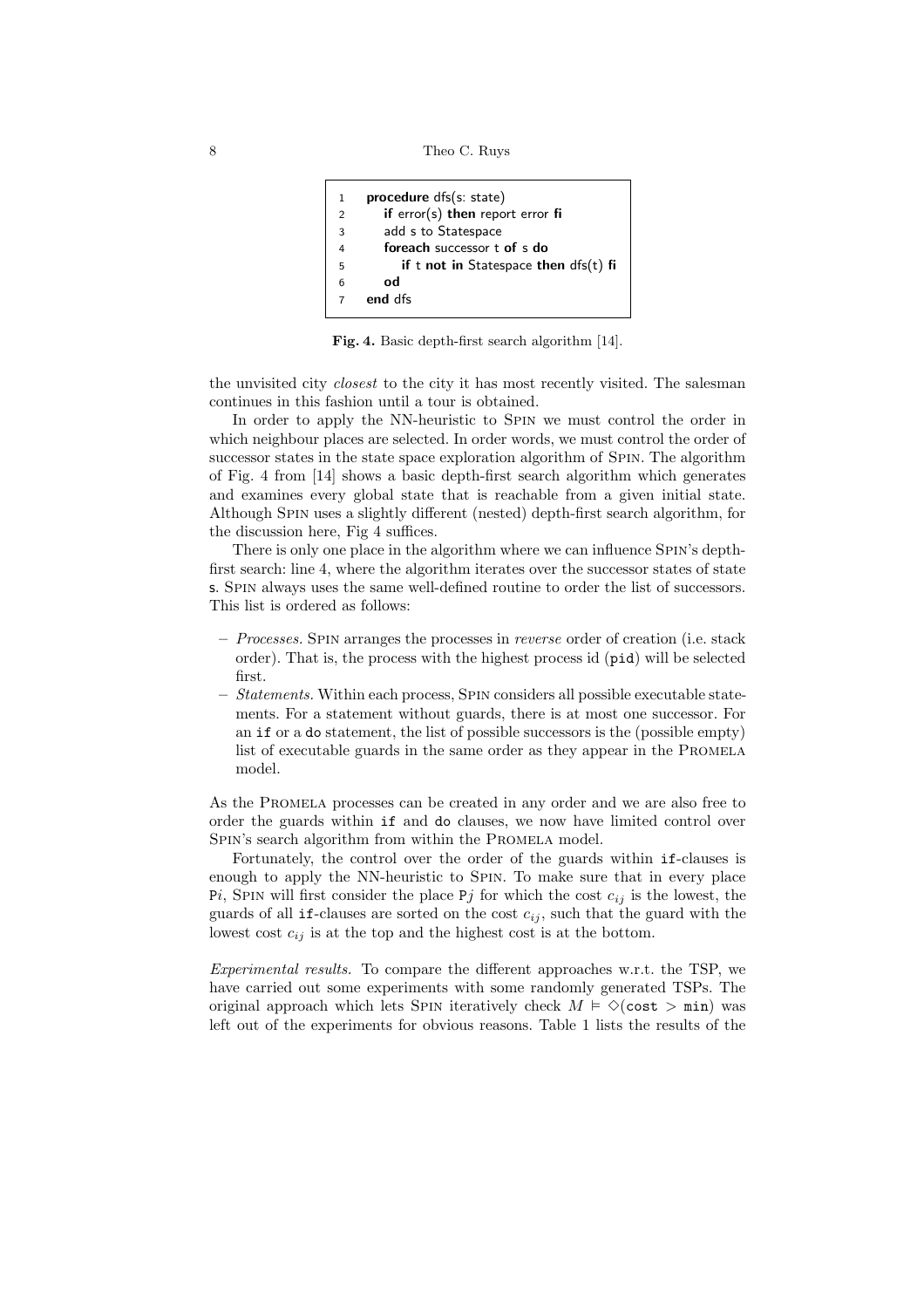|                           | $dim = 11$ | $dim = 12$ | $dim = 13$ | $dim = 14$ | $dim = 15$ |
|---------------------------|------------|------------|------------|------------|------------|
| no B&B                    | 572732     | 1878490    | 5459480    | 0.0.m.     | 0.0.m.     |
| unsorted, B&B in model    | 278756     | 212987     | 514335     | 2478450    | 2820890    |
| unsorted, B&B in property | 111922     | 72024      | 173311     | 1050580    | 1010080    |
| sorted, B&B in model      | 132520     | 54927      | 140078     | 1748130    | 1388110    |
| sorted, B&B in property   | 49803      | 16664      | 43242      | 737109     | 480574     |

Table 1. Verification results (number of states) of verifying PROMELA models of five randomly generated TSP cost matrices using different types of optimisation schemes.

experiments for randomly generated TSPs of dimension 11–15. We used a script to generate the cost-matrix for these TSPs where each  $c_{ij}$  was randomly chosen from the interval  $1-100$ .<sup>4</sup> We used another script to generate the PROMELA models for the particular TSP as described in this section. The entry 'o.o.m' stands for 'out of memory'.

For the Promela model without Branch-and-Bound functionality, not surprisingly, there is no difference between the cases where the guards of the ifclauses are either unsorted or sorted. Therefore we have only included one of them. From the experiments we can learn that the Branch-and-Bound in the property is more advantageous than the Branch-and-Bound in the model. This does not come as a suprise as due to the addition of Branch-and-Bound functionality in the Promela model, the number of states of the TSP process increases. It is also interesting to see that the NN-heuristic really pays of. As the cost matrices are randomly generated, we cannot compare the results for the different dimensions.

## 5 Personalisation Machine

In this section, we discuss the application of the Branch-and-Bound approach to a job-shop scheduling problem. We will extend the 'Branch-and-Bound in the property' technique as discussed in Section 4 by adding more bounding conditions to the property.

Problem description. The problem itself is a simplified version of a case study proposed by Cybernetix (France) within the Advanced Methods for Timed Systems (AMETIST, IST-2001-35304) project [1]. Cybernetix is manufacturing machines for smart card personalisation. These machines take piles of blank smart cards as raw material, program them with personalised data, print them and test them.

Fig. 5 shows a schematic overview of the personalisation machine that we discuss in this paper. Cards are transported by a *Conveyer* belt. There are NPERS Personalisation Stations where cards can be personalised. The conveyer

<sup>&</sup>lt;sup>4</sup> If the interval from which the different costs  $c_{ij}$  is (much) smaller, e.g. 1–10, the number of states will drop significantly due to Spin's state matching.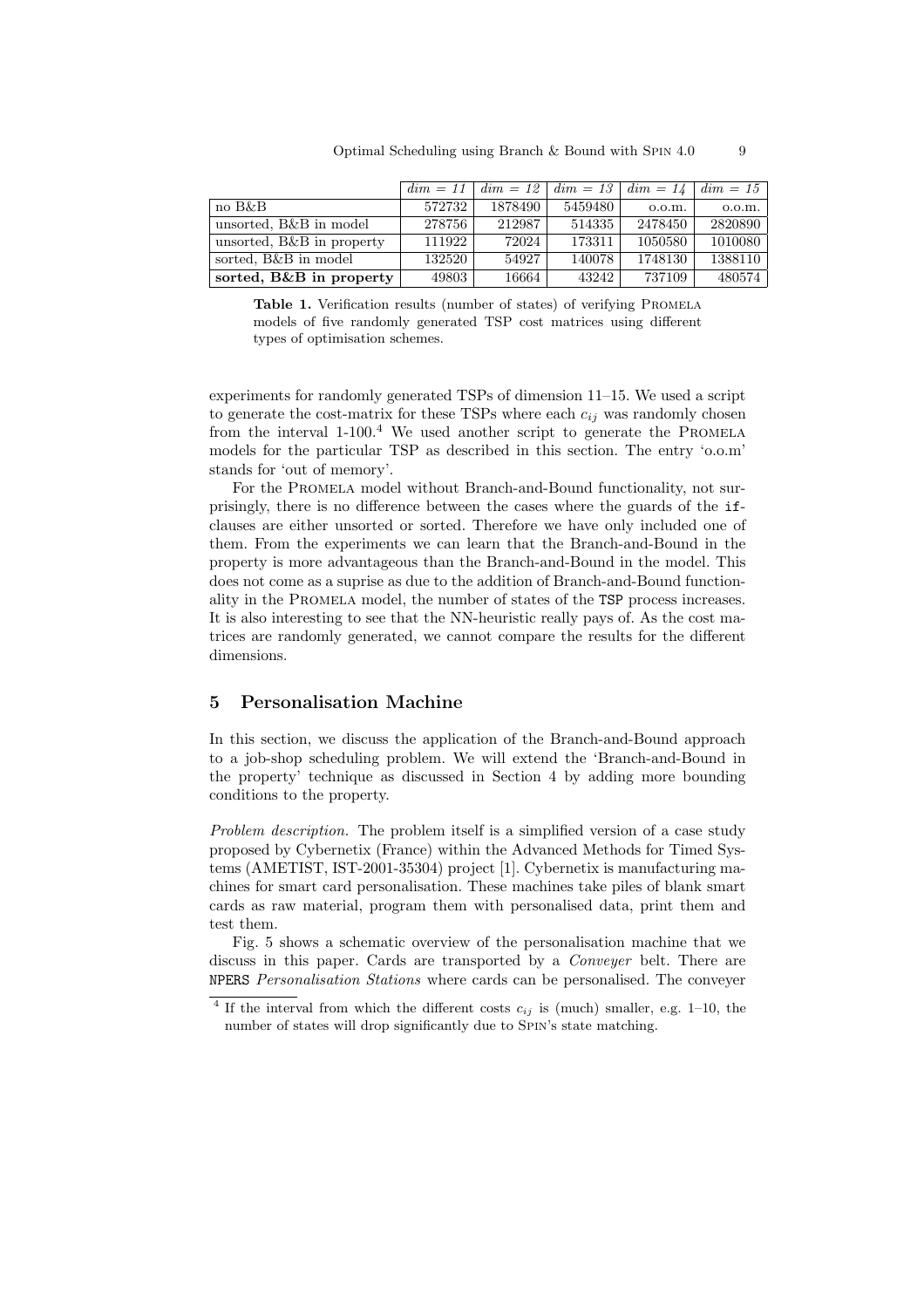

Fig. 5. Schematic overview of the personalisation machine.

is NPERS+2 positions long. The Unloader puts empty cards on the belt. The Loader removes personalised cards from the belt. The order in which the cards are loaded from the belt should be same as the order in which they were unloaded onto the belt.

The conveyer can only move a step to the right which takes tRIGHT time units. If cards are unloaded onto the belt or loaded from the belt, the conveyer cannot move. Unloading and loading can be done in parallel. Unloading and loading takes tUNLOAD resp. tLOAD time units. If after a conveyer move, an empty card is under a personalisation station, the card might be taken of the belt by the personalistion station and the personalisation of the card will start immediately. The personalisation of a card takes tPERSONALISE time units. In the original case study description, tRIGHT is equal to 1, tUNLOAD and LOAD are 2, whereas tPERSONALISE lies between 10 and 50.

Goal. Given NPERS personalisation stations, the goal is to find an optimal schedule to personalise NCARDS cards.

PROMELA model. Modelling the personalisation machine in PROMELA is straightforward. The conveyer belt is modelled by an array of NCELLS=NPERS+2 cells. A cell is represented by a short. If a cell has the value 0 it is empty. If a cell contains a value n>0 the cell contains an unpersonalised card with number n. If n<0, the card has been personalised by one of the stations. There is one global variable time which is updated by the processes that 'consume time'. So the PROMELA model contains the following global variables:

```
short belt[NCELLS];
short time;
```
Apart from the global variables of the model, we also define a *hidden* c\_state variable best time which holds the time of the best schedule found so far. The behaviour of the model is specified by several parallel processes. The process Conveyer just moves the conveyer belt one step to the right. After updating the belt, the process increases the variable time with tRIGHT steps. The Conveyer process is modelled as follows.

```
proctype Conveyer() {
```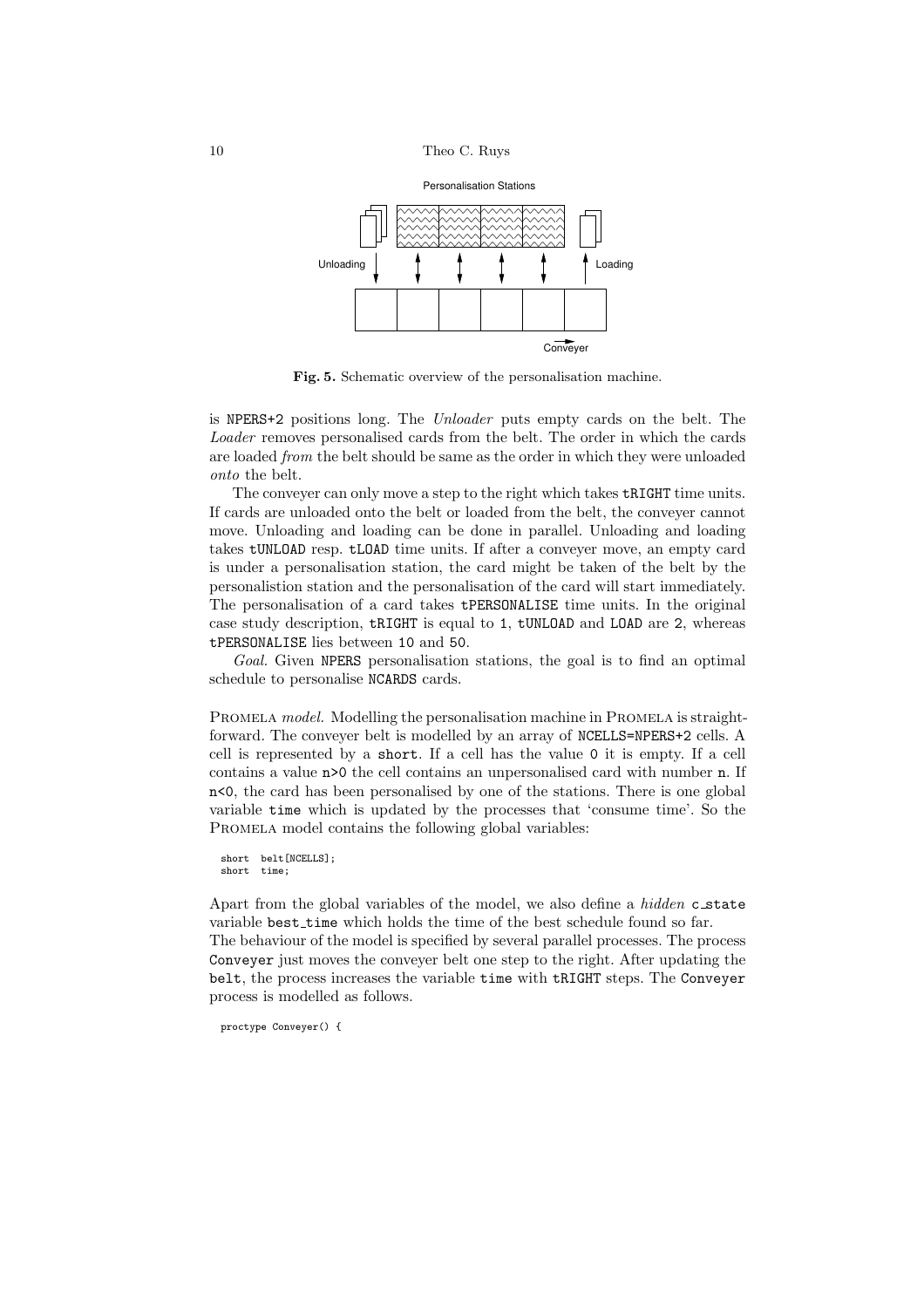```
byte i = 0;
    do
    :: d_step {(belt[NCELLS-1] == EMPTY) && CARD_ON_BELT ->
            i=NCELLS-1;
            do
            :: (i > 0) -> belt[i] = belt[i-1]; i=i-1
            :: else -> break
            od;
            belt[0] = EMPTY;
            time = time + tRIGHT;
       }
    od
}
```
The macro CARD ON BELT returns 1 if there is a card on the belt.

The other two logical processes that 'consume time' are the Unloading and Loading process. Because unloading and loading might happen concurrently, the behaviour of both processes is modelled by a single process UnloaderLoader. The unloading part just puts cards on the belt. The loading part will remove cards from the belt and will check that the order of the cards is still correct. If not, it sets the time to -1.

Below we only include fragments of the loading part of the UnloaderLoader process. If the last card has been taken from of the belt, we check whether the schedule found is faster than the best schedule so far. If this is the case, we update the *hidden* c\_state-variable best\_time.

```
:: atomic { (belt [LAST] == expectedCard) -> belt [LAST] = EMPTY;
            belt[LAST]expectedCard = expectedCard-1;<br>\frac{1}{2} = \frac{1}{2} = \frac{1}{2} = \frac{1}{2} = \frac{1}{2} = \frac{1}{2} = \frac{1}{2} = \frac{1}{2} = \frac{1}{2} = \frac{1}{2} = \frac{1}{2} = \frac{1}{2} = \frac{1}{2} = \frac{1}{2} = \frac{1}{2} = \frac{1}{2} 
                                 = time + tLOAD;
            if
            :: expectedCard < -(NCARDS+1) -> assert(false)
            :: expectedCard == -(NCARDS+1) ->
                   atomic {
                         c_code { if (now.time < best_time) {
                                                best_time = now.time;
                                               Nr Trails=0:
                                               putrail();
                                        }
                                     };
                         break;
                   }
            :: else
            fi
      }
:: atomic { (belt[LAST] !=0 && belt[LAST] != expectedCard) ->
            time = -1;
            break;
      }
```
Each personalisation station is modelled by a process PersStation(i). When an unpersonalised card n is in belt[i], a personalisation station might start personalising this card n. Unlike the other processes, the process PersStation waits for time to pass. After it has taken an card from the belt it sets its finish time[i] to the time that it will have finished the personalisation of n (i.e. time + tPERSONALISE). Then the process starts waiting till the time has reached finish time[i].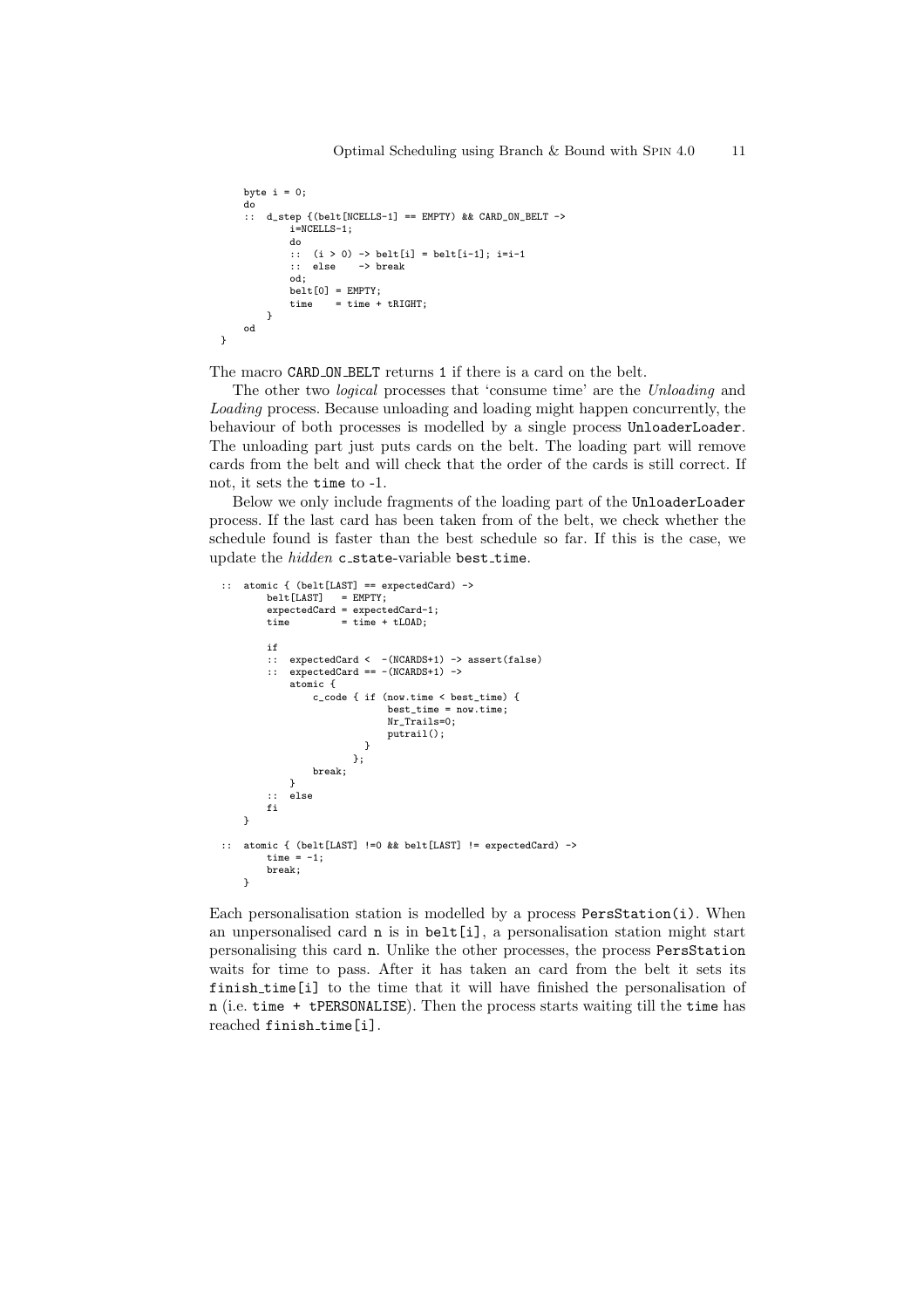#### 12 Theo C. Ruys

Variable time advance. Because either the conveyer or unloader might have to wait for a personalisation station to finish, we also need a process which consumes 'idle' time. In our initial, naive model we used a process Tick which just increases the time by 1 time unit. The total number of ticks was bounded by a constant. The obvious disadvantage of this method is that the process Tick can always do a time tick; even when there are no personalisation stations currently 'waiting' for the time to reach their finishing time.

Therefore, in our current model we follow Brinksma and Mader [5], who use the well-known variable time advance procedure [21]. With a variable time advance procedure, simulated time goes forward to the next moment in time at which some event triggers a state transition, and all intervening time is skipped. With respect to the personalisation machine this means that we let time jump to the finish time [i]  $> 0$  which is the earliest.

Heuristics. In the discussion on the algorithm of Fig. 4 we noted that we can guide Spin's depth-first search by changing the order in which Spin considers successor states of a state s. SPIN arranges the processes in *reverse* order of creation. That is, the process that is created last, will be selected first in considering the next successor state.

For optimal schedules for the 'personalisation machine' it is clear that the number of idle time steps by the TimeAdvance process should be minimized. So a step of the TimeAdvance process should be the last step to be considered by Spin. Furthermore, as personalisation takes the longest time, starting the personalisation card should be considered first by Spin.

Branch-and-Bound. Following the conclusions on the TSP, we want to apply the Branch-and-Bound approach using a dynamic bound in the property. We will check  $\Diamond$ too\_late\_or\_wrong\_schedule, where the macro is defined as

```
#define too_late_or_wrong_schedule \
  (c_{\text{expr}} f (now.time \ge best_time) || \setminus(now.time < 0) || \setminus(vill_not_be_faster()) || \
               (wrong\_schedule()) \ \ \ \ \ \})
```
The macro expands to a c-expr expression which apart from the now familiar bound on the time and the test on negative time due to an incorrect schedule, containts two additional function calls: will not be faster and wrong schedule. These two functions try to decide at an early stage whether the current schedule leads to an inferior or incorrect schedule. Both C functions only use the current state (i.e. now) and the best time found so far.

– The function will not be faster checks whether the minimum time to finish the cards that are still in the machine already exceeds the best time so far. The function only looks at the last card (i.e. the card with sequence number NCARDS) in the machine and computes the minimal time left for this card to reach the Loader.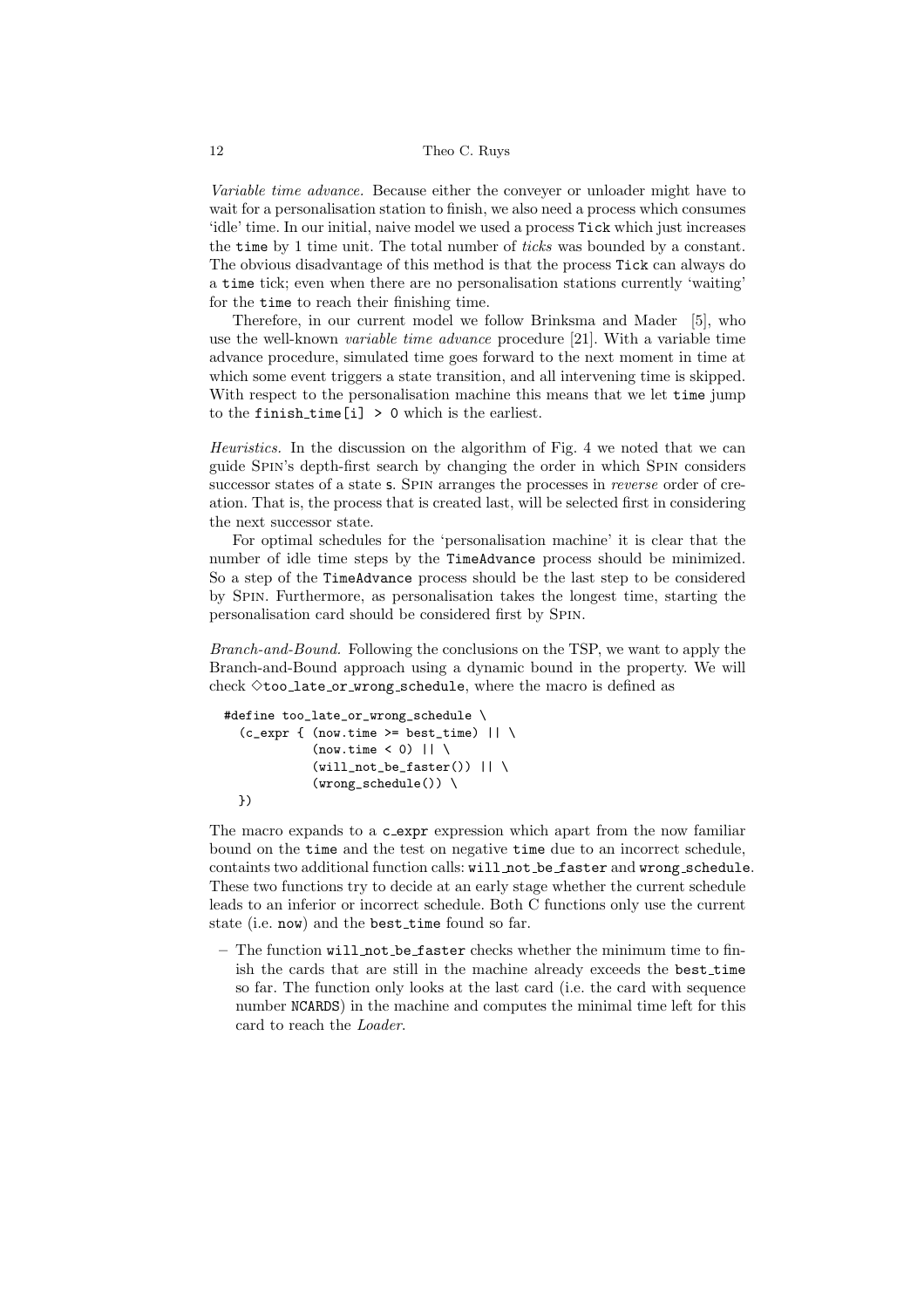- To signal incorrect schedules, the UnloaderLoader sets the time to -1 whenever a card is to be loaded from the belt which is out of order. It will be more advantageous, however, to discover such incorrect schedules (much) earlier. The function wrong schedule returns 1 if either one of the two conditions hold:
	- $\blacksquare$  Two personalised cards on the belt are out-of-order:  $\exists 1 \leq i, j \leq \text{NPERS} + 1$ :  $(i < j) \wedge ( \text{belt}[i] < 0) \wedge ( \text{belt}[j] < 0) \wedge ( \text{belt}[i] < \text{belt}[j])$
	- $\blacksquare$  An personalised card is under a personalisation station containing a card with a lower original sequence number:  $\exists 1 \leq i \leq \text{NPERS} : (\text{belt}[i] < 0) \land (-\text{belt}[i]) > \text{card_in.pers}[i])$

Both functions together are coded in less than 70 lines of C code.

Get all optimal schedules. Due to the structure of the problem, SPIN will always find just a single (optimal) schedule for a given time. The reason for this is that for all schedules with the same end-time, in the last-but-one state, the last card will be under the *Loader*. Due to state matching of SPIN all these states will be regarded to be the same. To obtain all optimal schedules, an extra 'magic number' can be added to each state. The magic number ensures that each state will be unique. It is obvious that making the states unique will have a negative impact on the number of states.

Experimental results. To compare the various optimisations on the model of the 'personalisation machine', we have carried out some experiments with several combinations of the Branch-and-Bound optimisations discussed. For these experiments we used the following values for the time-constants:  $tRIGHT=1$ . tUNLOAD=tLOAD=2 and tPERSONALISE=10. We have verified six different versions of the model. The models can be characterised as follows:

- v1 Model with a naive ordering of the creation of processes: UnloaderLoader, personalisation stations, Conveyer and finally TimeAdvance. The Branch-and-Bound functionality is isolated in the property, but we only bound on: "now.time  $\geq$  best time || now.time  $\langle 0$ "
- v2 Model with an improved ordering of the processes: TimeAdvance, UnloaderLoader, Conveyer and finally the personalisation stations. Version v2 uses the same Branch-and-Bound approach as v1.
- $v3 = v2$ , but adding "|| wrong\_schedule()" to the B&B property
- $v4 = v2$ , but adding "|| will not be faster()" to the B&B property
- $v5 = v2$ , but adding "|| wrong\_schedule() || will not be faster()" to the B&B property (so  $v5 = v3 + v4$ )
- $v6 = v5$ , but adding a 'magic number' to each state (and thus obtaining all optimal schedules)

Table 2 shows the results of verifying the different versions of the PROMELA model for different values of NPERS and NCARDS. It is clear that the optimisations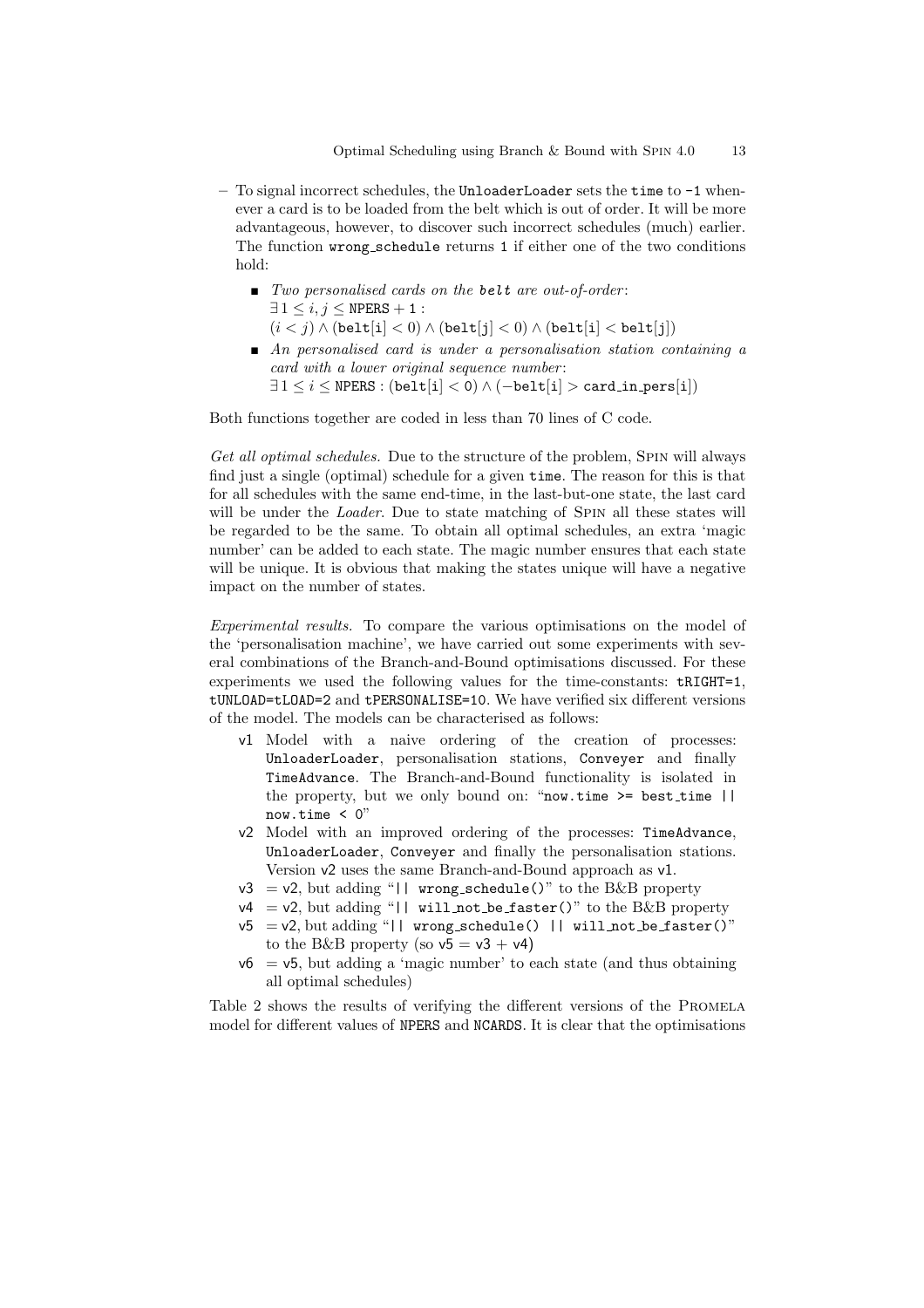#### 14 Theo C. Ruys

|                | $NPERS = 3 NCARDS = 4$ |          |      | $NPERS = 4 NCARDS = 4$ |       |      | $NPERS = 4 NCARDS = 5$ |                   |                   |  |  |  |  |
|----------------|------------------------|----------|------|------------------------|-------|------|------------------------|-------------------|-------------------|--|--|--|--|
|                | states                 | mem      | time | states                 | mem   | time | states                 | mem               | time              |  |  |  |  |
| $\vee$ 1       | 213760                 | 23.1     | 4.5  | 1182600                | 127.4 | 29.5 | 0.0 <sub>m</sub>       | 0.0 <sub>m</sub>  | 0.0 <sub>m</sub>  |  |  |  |  |
| v <sub>2</sub> | 161140                 | 18.5     | 3.2  | 869594                 | 94.8  | 20.6 | 0.0 <sub>mm</sub>      | 0.0 <sub>m</sub>  | 0.0 <sub>m</sub>  |  |  |  |  |
| v <sub>3</sub> | 125501                 | 12.1     | 2.4  | 677040                 | 74.9  | 15.3 | 0.0 <sub>m</sub>       | 0.0 <sub>mm</sub> | 0.0 <sub>m</sub>  |  |  |  |  |
| v4             | 9709                   | ${<}5.0$ | 0.2  | 46600                  | 9.2   | 1.1  | 457395                 | 52.0              | 9.7               |  |  |  |  |
| v <sub>5</sub> | 6463                   | ${<}5.0$ | 0.1  | 33000                  | 7.8   | 0.8  | 304731                 | 36.0              | 6.2               |  |  |  |  |
| v6             | 59715                  | 6.0      | 1.0  | 477057                 | 56.0  | 8.4  | 0.0 <sub>m</sub>       | 0.0 <sub>cm</sub> | 0.0 <sub>mm</sub> |  |  |  |  |

Table 2. Verification results (number of states, memory consumption in Mb and verification time in seconds) of finding the optimal schedule for Promela models of the 'personalisation machine' using several different optimisations.

discussed can be quite effective. The difference between the version with no optimisations at all  $(v1)$  and all optimisations enabled  $(v5)$  is nearly two orders of magnitude. Note that from Table 2 alone we cannot conclude much on the relative effectiveness of the different optimisations. Only the results between v1 and v2 and between v4 and v5 can be compared directly as apart from the different optimisations nothing has changed in the models. Looking at the results for v4 and v5, it is clear that discarding the schedules that will be too late (v5) is more effective than discarding incorrect schedules beforehand (v4). Also note that changing the creation order of the processes  $(v1 \text{ vs. } v2)$  has a considerable impact on the number of states. As predicted, adding a magic number of states to obtain all optimal schedules (v6) is expensive.

## 6 Conclusions

The use of model checkers for optimisation problems is appealing. A model checker can first be used to verify that the model of the problem is correct. Subsequently, the same model can be used to find an optimal solution for the problem. Iteratively checking  $\Diamond$ (cost > best so far) will eventually deliver the optimal solution, but the approach is highly inefficient. We have shown that with the new C primitives of Spin 4.0, the optimal solution can be found in a single verification run with some minor modifications to the Promela model.

The search for an optimal solution can be greatly improved using Branchand-Bound techniques in the PROMELA model and/or property. A clear advantage is that the alterations can be done on the level of the Promela model. One does not have to alter the source code of SPIN or the verifier pan. We have seen that specifying the Branch-and-Bound optimisations in the property has several advantages. First of all, all optimising code can nicely be isolated within the property: the Promela model does not have to be altered. But more importantly, specifying the Branch-and-Bound behaviour in the property is more effective (w.r.t. the number of states) than adding it to the Promela model. Note that the LTL property that is used is dynamically changed during the verification.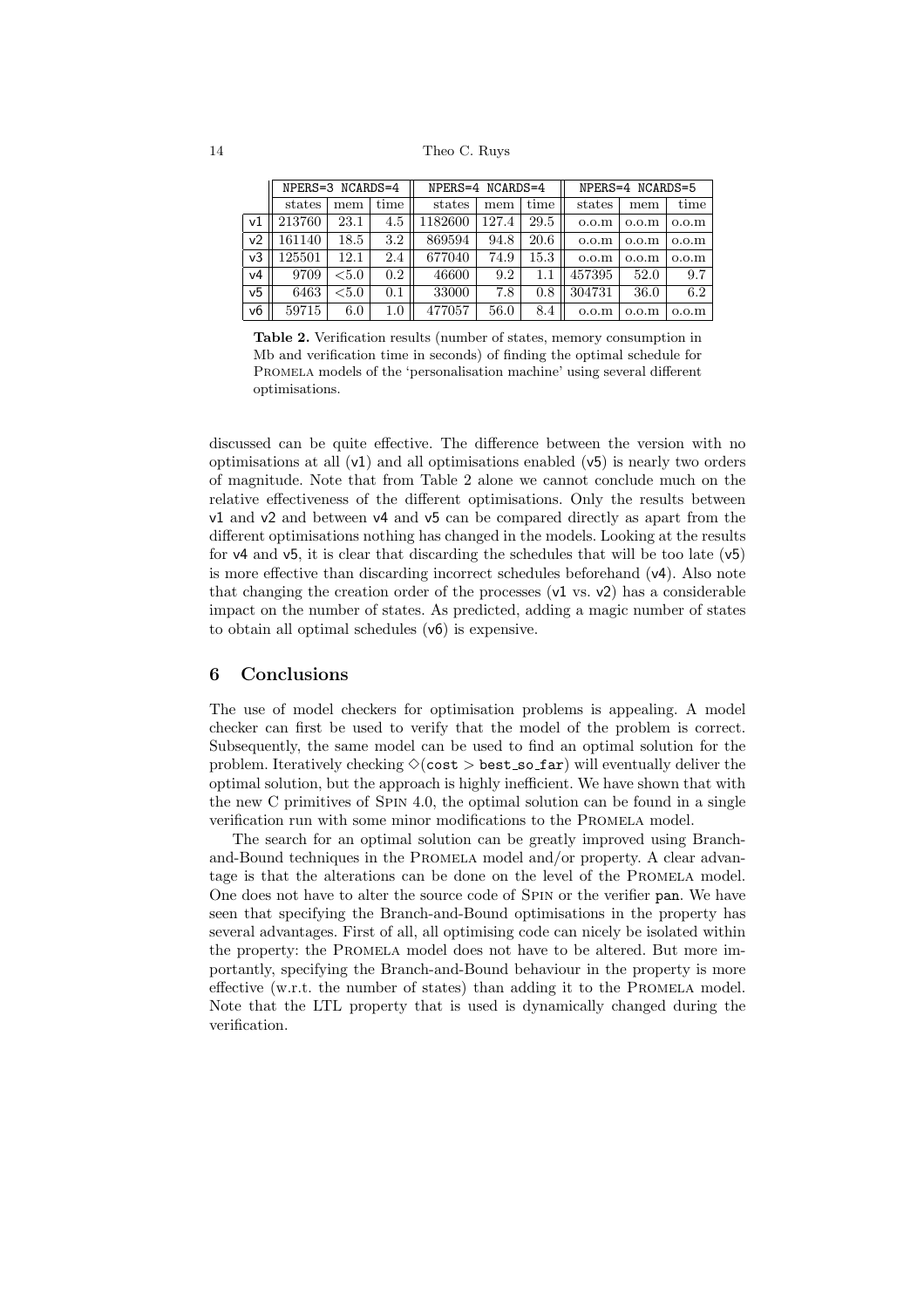The Branch-and-Bound approach is most effective if Spin can be guided into finding a good solution as soon as possible. Therefore it is advantageous to apply heuristics to the Promela model such that promising successor states are selected first in SPIN's depth-first-search algorithm. On the PROMELA level, the user can reorder the guards in if- and do statements and/or can change the order of process creation (and thus the scheduling of the processes).

Earlier approaches (cite: [2,7,15]) have extended existing model checking algorithms with optimality criteria to guide the exploration of states. Behrmann et. al. [2], for example, annotate each state with the estimated minimum cost to reach the goal state and explore the state space by always selecting the state with the smallest minimum cost. Compared to such *local* approaches, this paper applies a more global approach in the sense the pruning is isolated in the property that is being checked.

The work might be extended in several ways:

- It would be interesting to see how the *global* approach with SPIN compares to the local approaches of [15,2].
- The exploration of the state space is guided by the syntactical ordering of guards and processes within the Promela model. It will be more flexible to use a more local and dynamic guiding criterium in the style of [2].
- The use of model checkers to solve optimisation problems is limited to the number of states that is needed to find an (optimal) solution. For most classes of discrete optimisation problems, however, there is need to store the complete state space as the state space is just a tree without loops. It does not come as surprise as in the area of operation research, time is a more scarce resource than *space*. The exploration algorithm of SPIN might be changed in such a way that not all states are stored. One might turn off Spin's state matching functionality or apply a garbage collection algorithm to remove states that are not longer needed.
- In this paper we have used PROMELA to prune the search space of optimisation problems. SymmSpin [4] is a symmetry reduction package on top of standard Spin. The idea is to prune parts of the state space for which there is no need to visit them due to the symmetric nature of the PROMELA model. A drawback of extensions of Spin like SymmSpin is that they are implemented by changing the original source of SPIN or  $-$  as in this case  $$ by modifying the source code for pan as generated by Spin. Consequently, with each new version of Spin, the extension might cease to work. Now that extensions can be implemented on the Promela model this opens doors to packages on top of Spin which are easier to maintain.

Acknowledgements. The author wishes to thank Joost-Pieter Katoen who read a draft version of the paper and gave valuable comments to improve both the contents and the presentation of the paper. Tomas Krilavičius is thanked for making available Uppaal-models of the 'personalisation machine' and Kim G. Larsen for showing pointers to related work.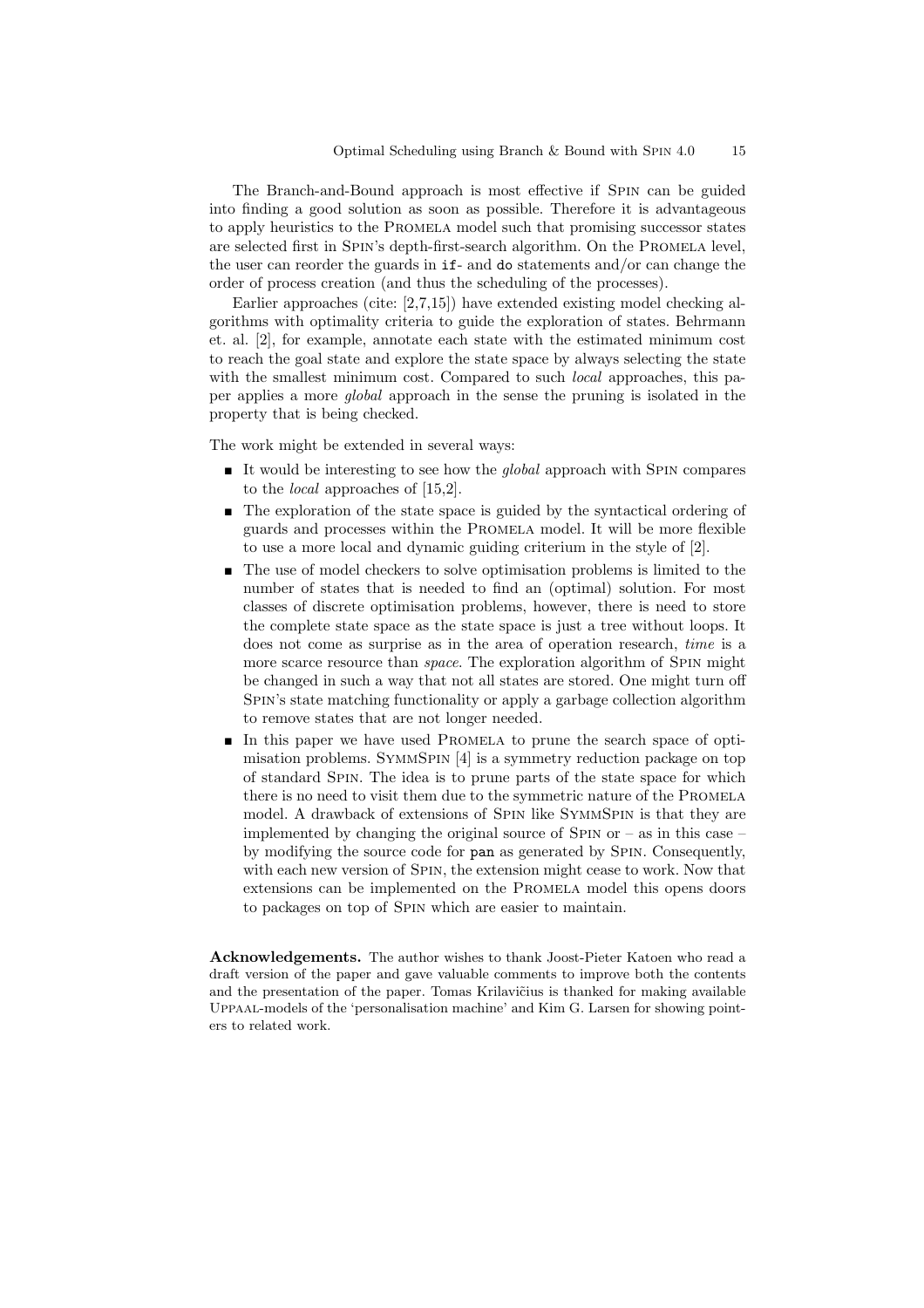## References

- 1. Advanced Methods for Timed Systems (AMETIST) Project. IST-2001-35304. Homepage: http://ametist.cs.utwente.nl/.
- 2. G. Behrmann, A. Fehnker, T. Hune, K. Larsen, P. Pettersson, and J. Romijn. Efficient Guiding Towards Cost-Optimality in Uppaal. In T. Margaria and W. Yi, editors, Procs. of the 7th Int. Conf. on Tools and Algorithms for the Construction and Analysis of Systems (TACAS 2001), volume 2031 of LNCS, pages 174–188, Genova, Italy, April 2001. Springer.
- 3. O. S. Benli. The Branch-and-Bound Approach. In Anil Mital, editor, Industrial Engineering Applications and Practice: Users' Encyclopedia, 1999. CD-ROM edition, chapter available from http://http://www.csulb.edu/˜obenli/.
- 4. D. Bošnački, D. Dams, and L. Holenderski. Symmetric SPIN. In Havelund et al. [9], pages 1–19.
- 5. E. Brinksma and A. Mader. Verification and Optimization of a PLC Control Schedule. In Havelund et al. [9], pages 73–92.
- 6. S. Edelkamp, A. L. Lafuente, and S. Leue. Directed Explicit Model Checking with HSF-SPIN. In M. B. Dwyer, editor, Model Checking Software, Procs. of the 8th Int. SPIN Workshop, volume 2057 of LNCS, pages 57–79, Toronto, Canada, May 2001. Springer.
- 7. A. Fehnker. Scheduling a Steel Plant with Timed Automata. In Procs. of the 6th Int. Conf. on Real-Time Computing Systems and Applications (RTCSA 1999), pages 280–286. IEEE Computer Society, 1999.
- 8. A. Fehnker. Citius Vilius Melius Guiding and Cost-Optimality in Model Checking of Timed and Hybrid Systems. PhD thesis, University of Nijmegen, The Netherlands, April 2002.
- 9. K. Havelund, J. Penix, and W. Visser, editors. SPIN Model Checking and Software Verification, Procs. of the 7th Int. SPIN Workshop (SPIN'2000), volume 1885 of LNCS, Stanford, California, USA, August 2000. Springer.
- 10. G. J. Holzman. The SPIN Model Checker Primer and Reference Manual. Addison-Wesley, Boston, USA, 2003.
- 11. G. J. Holzmann. Spin homepage: http://spinroot.com/.
- 12. G. J. Holzmann. Design and Validation of Computer Protocols. Prentice Hall, Englewood Cliffs, New Jersey, USA, 1991.
- 13. G. J. Holzmann. The Model Checker Spin. IEEE Transactions on Software Engineering, 23(5):279–295, May 1997.
- 14. G. J. Holzmann, D. Peled, and M. Yannakakis. On Nested Depth First Search. In J.-C. Grégoire, G. J. Holzmann, and D. A. Peled, editors, The SPIN Verification System, Procs. of the 2nd Int. SPIN Workshop (SPIN'96), volume 32 of DIMACS Series, Rutgers University, New Jersey, USA, August 1996. American Mathematical Society. Also available from URL: http://spinroot.com/spin/Workshops/ws96/Ho.pdf.
- 15. K. Larsen, G. Behrmann, E. Brinksma, A. Fehnker, T. Hune, P. Pettersson, and J. Romijn. As Cheap As Possible: Efficient Cost-Optimal Reachability for Priced Timed Automata. In G. Berry, H. Comon, and A. Finkel, editors, Procs. of the 13th Int. Conf. on Computer Aided Verification (CAV 2001), volume 2102 of LNCS, pages 493–505, Paris, France, July 2001. Springer.
- 16. Princeton University, Mathematics Department. Traveling Salesman Problem Homepage. http://www.math.princeton.edu/tsp/.